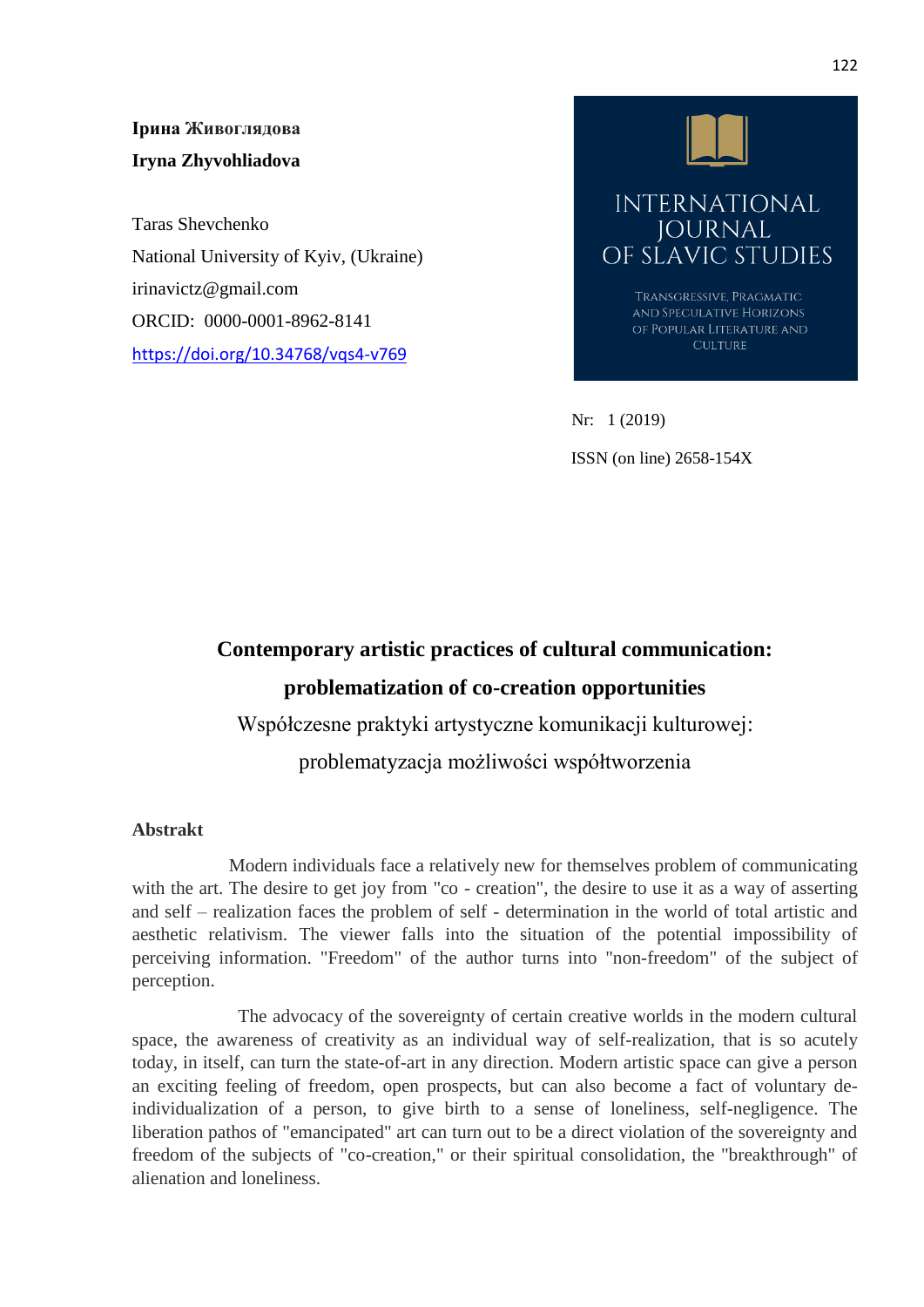**Key words***:* contemporary artistic practices, cultural communications, postmodern, co-creation, artistic perception.

**Słowa kluczowe**: współczesne praktyki artystyczne, komunikacja kulturalna, postmodernizm, współtworzenie, percepcja artystyczna.

Contemporary art is the most sensitive representative of the peculiarities of worldview of the ХХІ st century, expressing "its eccentricity in adequate avant-garde and postmodernist forms. But since the worldview is extremely eccentric, the artist often feels like an equilibrium, who in the search for an image or symbol supposedly goes along a rope stretched over the whole world. The varied existence and the mosaic consciousness of computerized humanity is revealed by one or the other side of artistic pluralism  $\ldots$  "<sup>2</sup>. Under the conditions of constant desire to receive new information and spiritual confusion caused by the frequently excessive flow of artistic production, modern individuals face a relatively new for themselves problem of communicating with art. The desire to get natural joy from "co - creation", the desire to use it as a way of asserting and self - realization, to extend the temporal and spatial boundaries of the experience of self - perception, faces the problem of self - determination in the world of total artistic and aesthetic relativism, where art is replaced by aesthetic action.

Contemporary art offers its own way of solving the problem of adapting a person to the world in a shock situation from the inconsistency between new ideas and the usual ones, stereotypes of perception and thinking that are deeply rooted in the subconscious. With the help of means of artistic expression, it tries to offer a new way of a possible vision of reality, thinking about it.

The rapid growth of socio-cultural signs of "chaos" and the corresponding desire to create forms of new social integrity could not but be reflected in the polyphony of new art. Feeling the problematic human existence, variability and truths disintegration of personality and desire to prevent the apocalypse of the souls have caused artistic search - from individualistic self-will to arbitrary mechanistic order. On the one hand, the creation of a realm of pure harmony, a balance of color and a line, a world far from the empirical reality; on the other - the atmosphere of irrational and disturbing delusions, total irony, mixing the "truths" from a variety of stereotypes and clichés.

The desire to show the complexity and duality of modern life, the dynamics of its varied neo-formality, as well as the search for such a flexible organization of expressiveness, which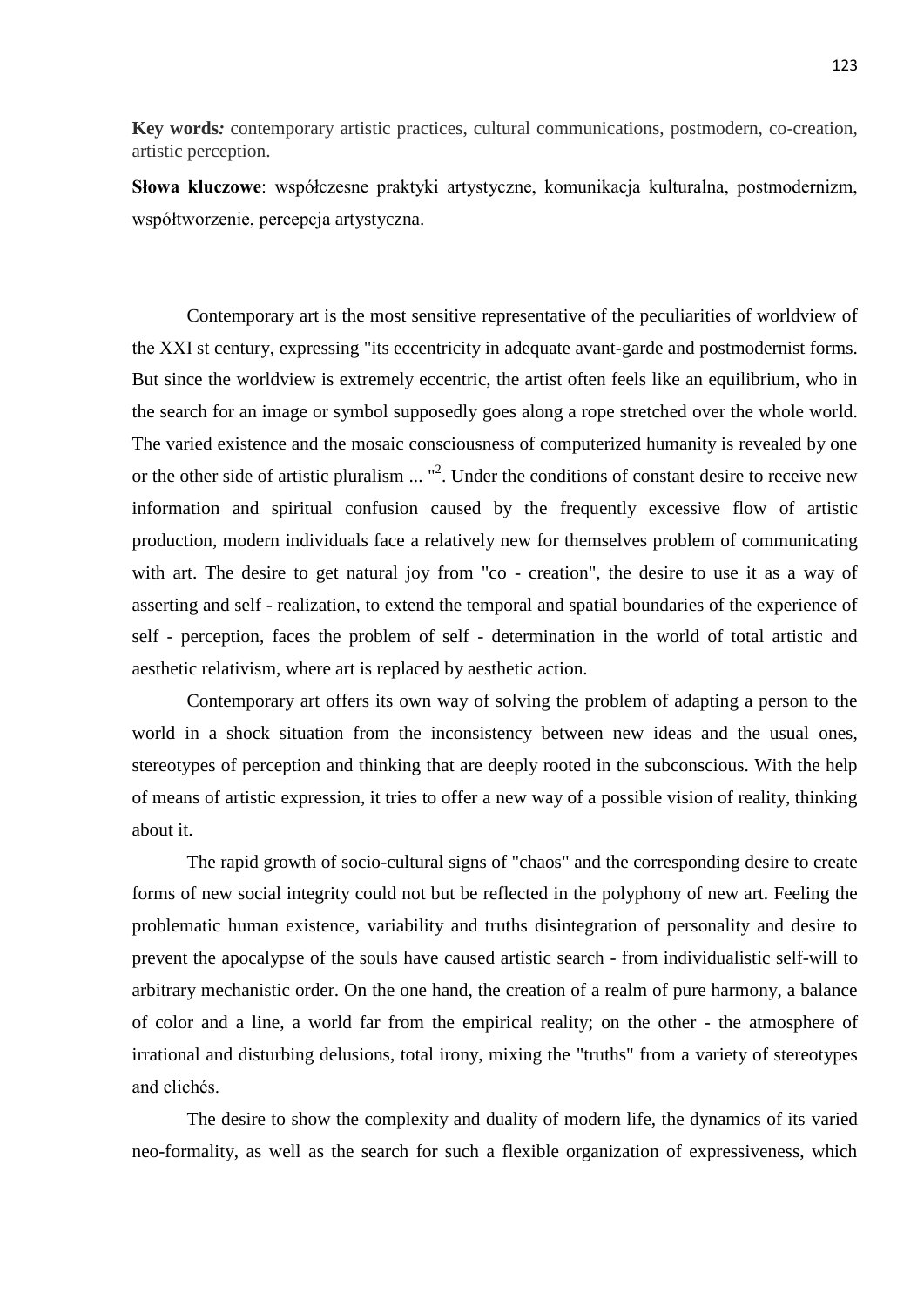would reveal awareness of the uniqueness of creative individuality, determined the diversity of the modern artistic process, the plurality of manners, technologies, forms, stylistics.

\_\_\_\_\_\_\_\_\_\_\_\_\_\_\_\_\_\_\_\_\_\_\_\_\_\_\_\_\_\_\_\_

2 See: Lychkovakh, V.A., *Neklasychna estetyka v kulturnomu prostori ХХ – poch.ХХІ stolit (Non-classical aesthetics in the cultural space of the XXth - beginning of the ХХІ centuries)*, K. : *NAKKKiM* 2011, S.80 [in Ukrainian].

Any creativity is a definite "creation of the world" when the artist gives his inner vision the body, materiality. Modern art of painting seems to be a kind of visual discussion about what is the structure of the world and what means and methods can adequately feel, transmit and accept it. Painters turned into researchers of their own and spectators' visual perception, thinking, experimenters with the "flow of experience" and the element of objectivity. The systematically constructed perspective, the specificity of forms, the beauty of the subject-figurative is replaced by the division of the holistic vision, the dissimilarity of the object forms, the paradoxical convergence of the heterogeneous. Spatial, temporal, stylistic coordinates are displaced, direct causal relationships are leveled out, devotion to spontaneous, actionist forms of creativity is demonstrated.

Departing from what was once considered normal expression, the artist seeks to interrupt the momentum of audience perception, focusing it on a particular activity of consciousness that will allow the addressee of art to get away from the stereotype, and evaluate unusual. The boundaries of not only known, but also monopoly rationally - possible, logical things, are destroyed. A sensuously shaped world of new truths, the meanings of which cannot yet be proved and adequately explained with the help of rationally logical judgments, is being revealed. It is difficult for the individual, who sees new, unusual, to cross the barrier of already existing previous experience of stereotypes perception, standards of thinking, interpreting direct activity of the consciousness (as example, the usual idea of the existence of norms of beauty, art). The audience, whose culture is brought up on a steady system of principles, most often initially takes innovative search from the destructive moment. Due to the fact that the unconscious placement of actual perception is already under way, it turns out that the previous artistic experience is not only a "base" that predetermines perception, but is also capable of interfering with a new, extraordinary, free vision.

As a reaction to the "classical" avant-garde, postmodernism proposed to replace "creativity - revelation" with "creativity - game". A new perspective on the vision of reality required the creation of a new "order" that would bring in new meanings and means of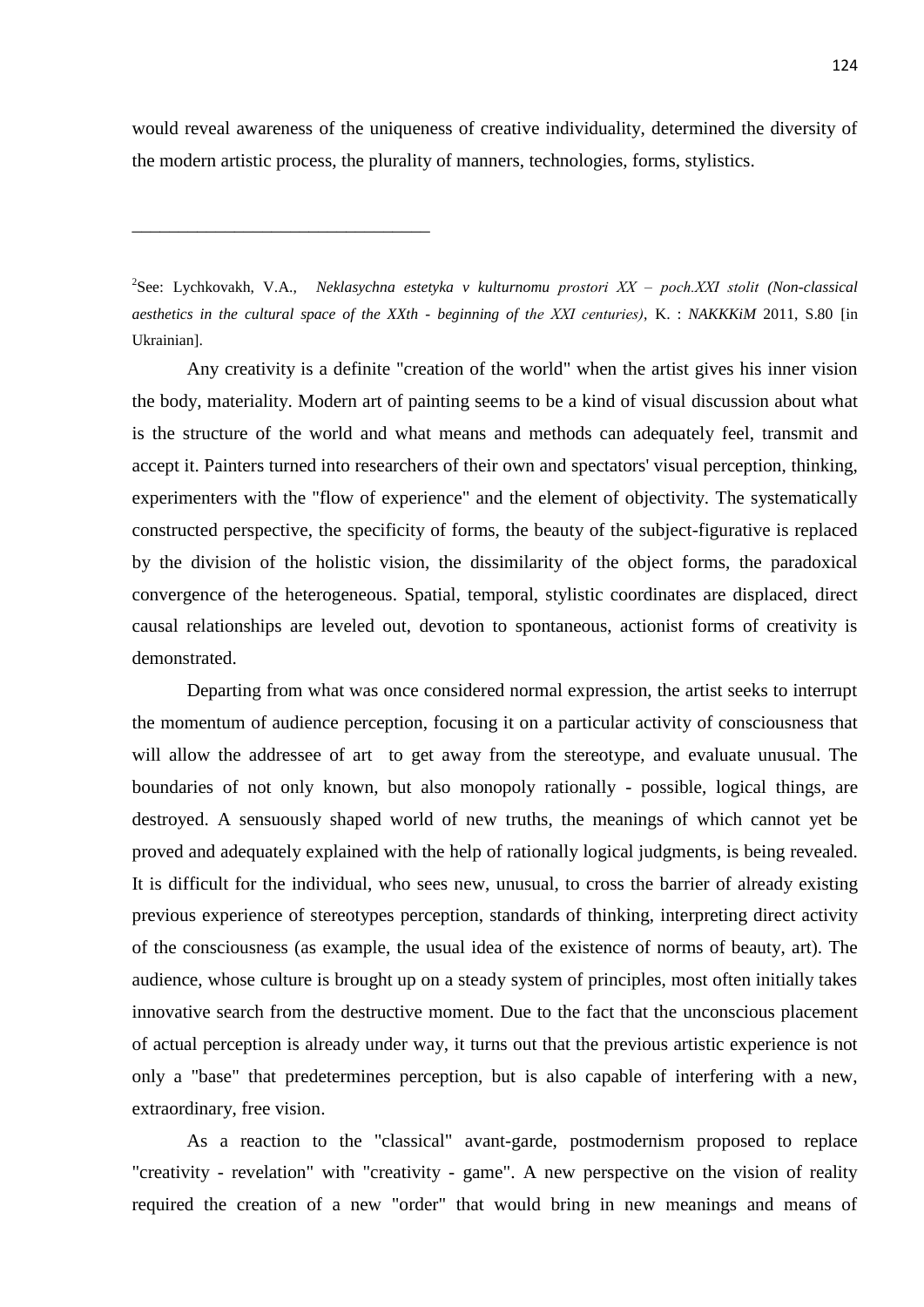expression. Each of the elements of a painting is regarded as a set of possibilities to create a new symbol, a new meaning. The polyvalence of the elements used in a painting, make it possible to determine - depending on the established method of their organization - one or another possibility, to build their valency in a clearly defined connection, consolidating it in the reality of the image. This image can refer both to a particular subject - with one or another option of the vision - and to the direct "objectivity" of the image, to the material, the texture, or to the imagination of the object, etc. The viewer is offered to complement the image, given the full freedom of semantic interpretations.

The organization of the "inner space" of the work - the space of values and the birth of meanings - becomes accessible to the perception revealed by the external organization of the material of art, based on the consideration of both the cultural and biophysiological conditionality of the existence of the work of art. Ignorance or artificial, deliberate ignoring of them leads to the non-viability (as an artistic product) of products of innovative searches. Life in art requires the special knowledge from the author, "technological" rules for the construction of artistic works, the experience of artistic development of reality. Within the generally accepted "technology" of artistic creativity, if it is not absolutised, there is always the possibility of "exit", the overcoming of the usual and creation, the discovery of a new one. Formal limitations in the presence of the artist's creative individuality, the lack of thoughtless conformity of the system of rules only exacerbate the artist's artistic imagination.

The external organization of the work is a kind of stimulus of the inclusion of a special kind of attention, the orientation of which determines the specifics of aesthetic reactions in the process of perception, the stimulus for the birth of a large number of associations, its links of different degrees of mediation and, accordingly, emotional shifts in the soul of the perceiving person. The result of these shifts depends on the emotional and sensory "baggage" of the latter, which, in turn, affects the character of the associations caused by the artistic work. Undeniably, the culture of feelings is build up with its emotional experiences. But, it is also doubtful that stimulating a person to experience the accumulated feelings is not an end in itself and a result of creativity, although it is important for its certain stages. It is important to achieve the subject of coherence with the world and with oneself. It is impossible for a person to directly impose certain feelings and ideas with the help of an artistic work. It is only possible "to create a general experiential-thinking context of perception in order to bring an appropriate effect in the sphere of feeling and thought<sup>13</sup>. Art allows not only to overwhelm the space and time, their meanings and properties by the process of thinking, but also directly operate them in practical artistic and creative activity. At the same time, it allows to organize it in such a way to "work" on the desired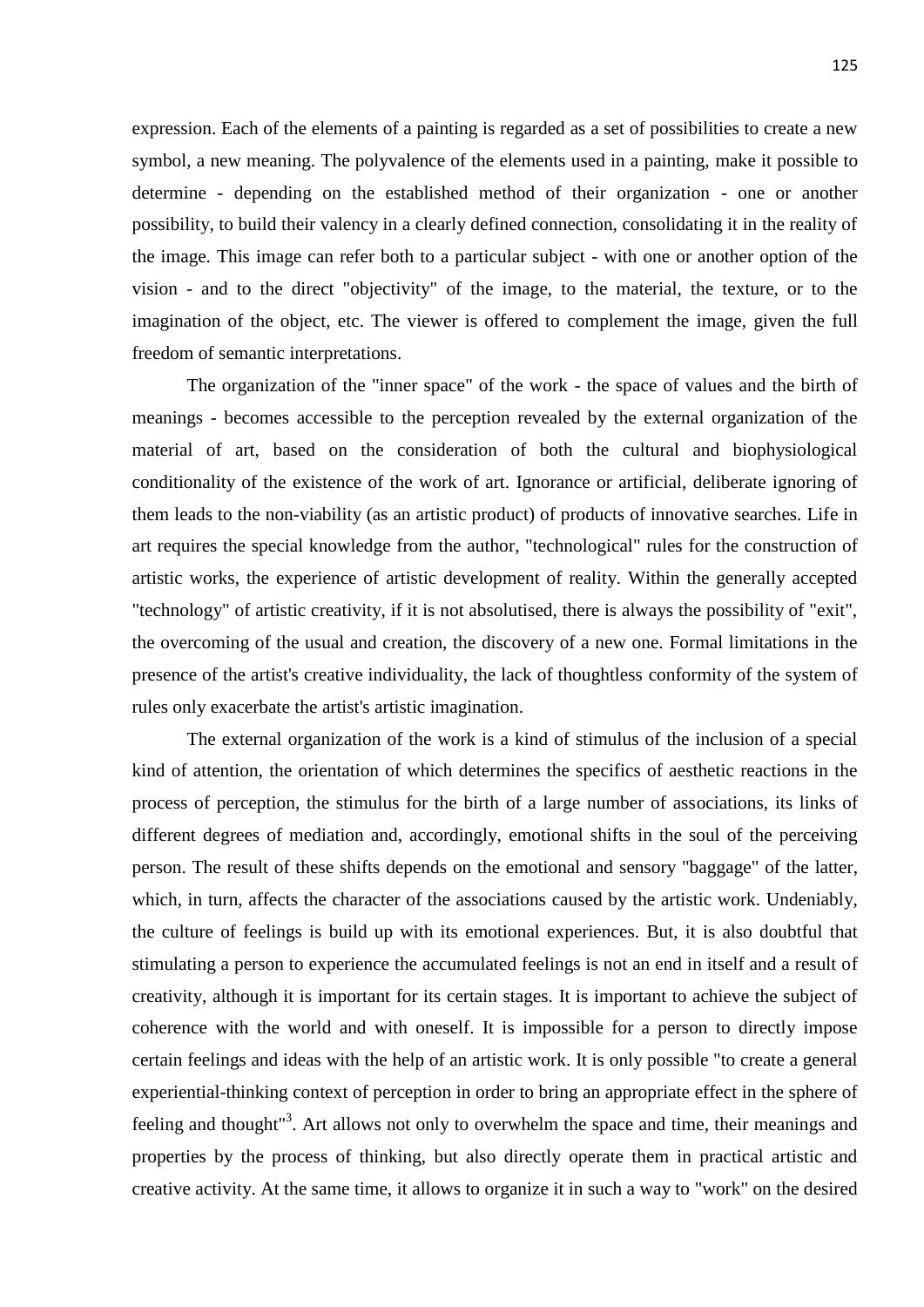artistic influence, on a certain order of spatial temporal sensations in the perception of one or another work.

3 See: Samokhvalova, V. Y., *Krasota protyv эntropyy (Beauty against entropy),* M.: *Nauka* 1990, S.127 [in Russian].

\_\_\_\_\_\_\_\_\_\_\_\_\_\_\_\_\_\_\_\_\_\_

The work in postmodernism is seen as a push to the viewer's deployment of his own imagination, immersion into the space of the game with past feelings, impressions, thoughts that have come to life. They "fit" into a special figurative flow of perception, which transforms the vision of not only external existence, but also the inner space of human subjectivity. The birth of associations, their directed synthesis, new intuitive generalizing images are the result of the mobilization of the emotional-sensory and intellectual capabilities of the subject of creativity. The reflection on any final plastic evidence is presented because the viewer is invited to add associations to the image. As a result, the object is given out of context, outside the "living space".

Indeed, any artistic information should have some unpredictability. There must be some degree of uncertainty in it. Thus, the perception is activated, the lack of uniformity of which, as the extreme expression of order, is hampered by automation. The latter is psychologically perceived as the lack of search, stagnation. Moreover, the excessive certainty, over-ordering in the construction of artistic systems leads to the banality of the works based on ut. "Although order is necessary for the art," emphasized J.Pirs, "the direct art is precisely suffering from the excessive order at the same time"<sup>4</sup>.

However, the absolutization of spontaneity in creativity, co-creation, is just as unacceptable as excessive determinism. The unpredictability, the novelty of information, the unexpectedness of artistic reception should not turn art into a chaotic accumulation of colors and forms. Indeed, in the case of absolute subjectivist tyranny, ignoring the laws of the represented art and the laws of human perception, the "channel of communication" is interrupted.

The arbitrary combination of various in character and stylistics "fragments" of substantive reality, the lack of a hierarchical connection between the elements of the image, the advocacy of their fundamental artistic equality, and the denial of any precise task of the idea, complicates the possibility of assimilating a certain constructive logic of the artistic composition.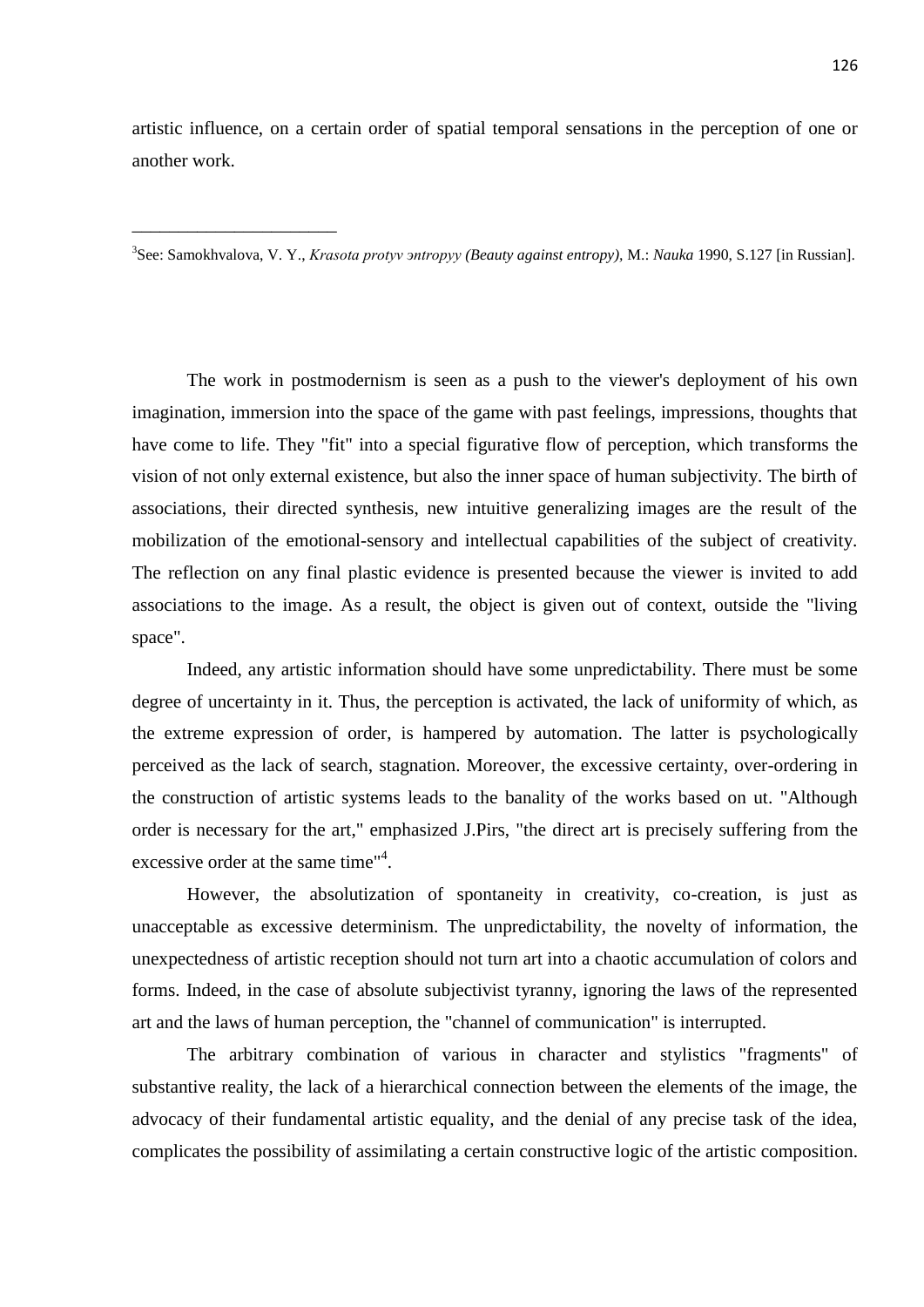In this case the viewer falls into the situation of the potential impossibility of perceiving information. "Freedom" of the author turns into "non-freedom" of the subject of perception.

4 See: Pyrs Dzh.,*Эlektronyi, volnyi y soobshchenyia. Electrons (Electrons,Waves and Messages),* M.: *HYFML* 1961, S.300 [in Russian]

\_\_\_\_\_\_\_\_\_\_\_\_\_\_\_\_\_\_\_\_\_\_\_\_\_\_\_\_\_\_\_

The viewer is in a state of visual shock, his attention is directly shifted from one level of the structure of an artistic work to another: the direction of the eyes fluctuates, it is in a state of "doubt", a search, focusing on the recognition of the image, then on the subject reality of the painting, then in the direction of dynamic connections, for example, between verbal and pictorial series. Moreover, often combining real, externally familiar and transformed, artificially created objects, putting them in the usual functional framework, the author seeks to encrypt the content in microintegration of different levels of values of the represented objects. The viewer can catch it, only entering the given game of ambiguities, polysemancies, where each depicted object acts in itself firstly as a symbol - a thing, then in relation to another symbol. Introduced into the sphere of mutually correlated values of the remaining elements of the structure of the work, they form one more complex symbol, polysemantic "something". The last one can be perceived, can be specified, but it is impossible to perceive directly by the eyes.

Undoubtedly, the support of the unconsciousness provides the sharpness of vision, the inclusion in an infinitely diverse flow of nonverbalized associative links. However, it is fair that process of perception is the artistic "co-creation" in the case when a certain role and place that occupy the aesthetic image of the author in the system of aesthetic values of the era are defined. Is it possible to do this in a situation where creative individuality can be manifested at the level of "choice of purpose", artistic gesture, witty plan, sign? When the incarnate worldview is replaced by a conscious eclecticism and abandonment of authorship, the "inefficiency" game?

Is there an aesthetic situation in this case, is this a peculiar communicative relationship between the artist and the audience, which have a creative motivation to express, convey information that is not always and not in all things aesthetic by its nature? It is not accidental that the public's position changes: contemplation and pleasure give a way for curiosity and interest.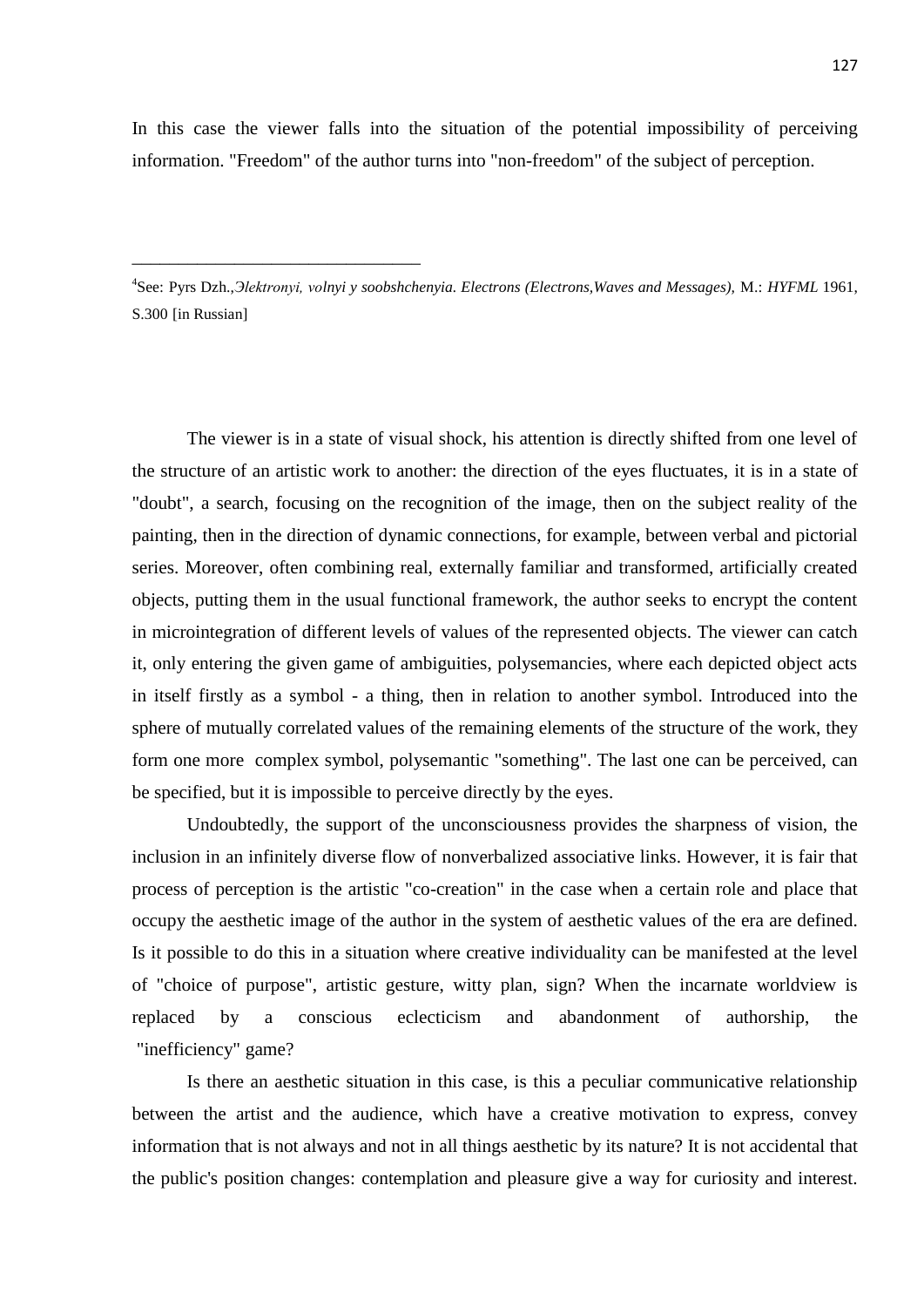How self-determination can be made in relation to self-sufficient primary artistic value (as claimed by the work of postmodernism), which is a purely aesthetic experience, devoid of connection with other types of human experience.

It is possible for the one who perceives to form a sense of loss of his own ability to compare and experience himself and the surrounding world, to achieve conformity with this external world. As a result, the meaning of the own creative efforts is lost, the world of art as a creative space is devalued, in which a person "may be", without losing the "foundations of being." Freedom, based on trust in the possibilities of sensory experience, turns into chaotic, devoid sense of meaning and effectiveness, in search of its own ability to "possess" the content of objects (artistic in particular) of surrounding reality, to approve and maintain own living space. There is a danger of value disintegration, "magic" meaningless. The work of art ceases to be a product through which " the life speaks to a person"<sup>5</sup>.

This situation is representative not only for painting. While exploring the sounds of music, people also deal with the "ready" sound world, which is formed in a specific historical space of cultural communication, with a certain well-known musical arsenal of means of expressiveness. Music vocabulary of a particular piece of music must contain a recognizable musical background. The appearance of the originality, unexpectedness, which the composer offers, is there. For the existence of a musical system, the balance between this background – already known, sometimes even banal, and – unknown one, is very important. The listener is immersed in a game - a journey with the author. The pleasure of this game is supported by its complexity, which consists in the productive orientation of listening perception of such a musical structure of artistic work, which would provide an optimal strategy of listener's prediction about "musically possible" in accordance with the rules established by the author. The musical structure, which because of its extreme novelty does not enable the listener to use the achievements of the previous musical experience, or continuously during its deployment, disappoints a listener whose perception is directed through a particular design, or deceiving his feelings of form, interferes his creative complicity. In this case, the listener will not be able to apply his sense of proportion to the unfolding structure. He will lose his place in the territory that sounds, does not recognize the significance of individual elements of the structure in relation to the whole. He will even lose the feeling of the integrity of all these elements. Music will remain "alien" for him, dissolved in chaos, turn into an amorphous accumulation of sounds. In the case if the traveling search of the unknown in the known one is missing, there is a search orientation on a cliché, stereotypes, a person creates a sense of "semantic weightlessness." As a result of the person's stop only to recognize something that is known, internal time is not only slowed down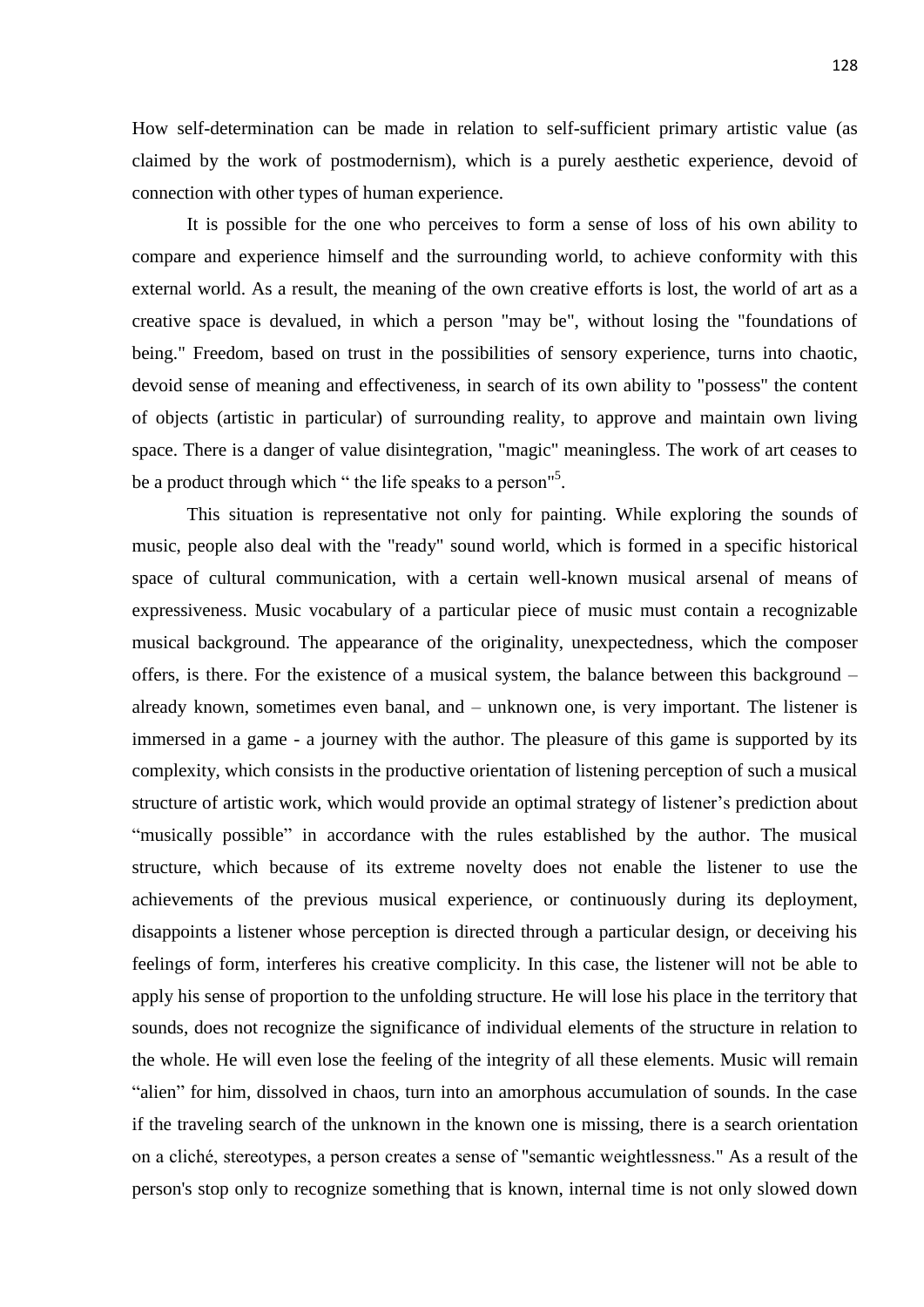or suspended. It disappears as an individually important form of sensual experience of the flow of life.

5 See: Lэnhle A., *Эmotsyiy y эkzystentsyia (Emotion und Existenz),* Kh.: Yzd-vo *Humanytarnyi Tsentr* 2007, S.303[in Russian]

\_\_\_\_\_\_\_\_\_\_\_\_\_\_\_\_\_\_\_\_\_\_\_\_\_\_\_\_\_\_\_\_\_\_\_\_\_\_\_

 Postmodernism, perhaps unconsciously, is caused by the destruction of rationality. Activation of the subconsciousness occurs because of the destruction of the abstract-logical thinking (the absence of the motivation in the works of logic, the destruction of already formed norms of perception, the loss of automatic control of rational factors acquired with experience). This applies both to the process of author's creativity and perception process. For example, having no external landmarks, individual creativity can turn even within the creation of a single painting into an endless purposeless movement in a maze that leads either to its original position, or the artist, deepening into it, is not able to put an end to his movement and interrupts the act of creativity on the last version of the work, which very often remains unfinished and eventually unviable as an artistic and aesthetic phenomenon.

The same thing is about modern art in general. If it is completely closed to itself, it will develop, forming an "anti-reality" on the basis of ironic nihilism in relation to the heritage of the past, will be isolated within the framework of its own laws and its own measures, then inevitably will be on the path of self-destruction. Because it will face the need to question the "anti-reality" that can not exist without self-splitting its own structure, colliding its elements with each other. The chaos of survival will replace the chaos of destruction.

 In addition, at the present time, the principle of novelty becomes self-sufficient and is getting the shape of a certain object of aesthetic consumption, "the act of liberation" takes the form alienated from the artist independent existence, becomes a consumer value, and in such a quality assimilated by society. The latter turns, in turn, into a conforming influence on postmodernism, generates boredom, which does not arise as a result of the inaction of the author, but, noticed the Jillbert Boss, constitutes the soul of postmodern art. The oblivion of the importance of a spiritual, aesthetically meaningful element threatens to restrict the space of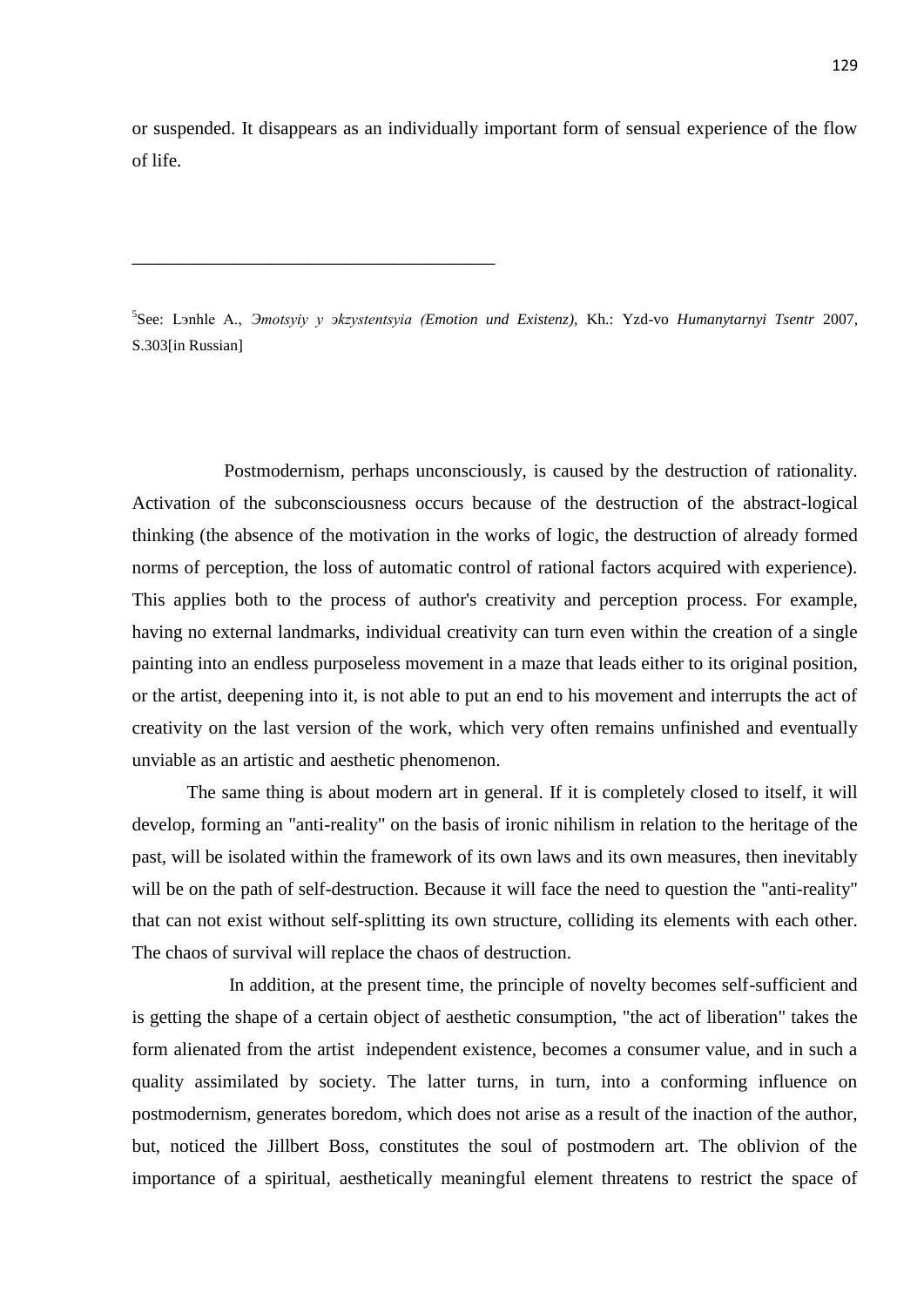artistic works formally - handicraft products, which, in turn, binds a person into the world of "infantilised" sensuality.

The advocacy of the sovereignty of certain creative worlds in the modern cultural space, the awareness of creativity as an individual way, so acutely felt today, in itself, can turn the situation in any direction. Modern artistic space can give a person an exciting feeling of freedom, open prospects, but can also become a fact of voluntary de-individualization of a person, to give birth to a sense of loneliness, self-negligence. The liberation pathos of "emancipated" art can turn out to be a direct violation of the sovereignty and freedom of the subjects of "co-creation," or their spiritual consolidation in the realization of human unity, the "breakthrough" of alienation and loneliness, the overcoming of chaos and uncertainty of existence.

Creation of art is not only a submergence in the depths of its own flow of feelings, or, conversely, an attempt to "decrypt" encoded copyright information, to peruse it and to enjoy the successful result. Art is the way of being born in a culture that has no analogues. An individual meets the mystery of humanization face-to-face. In the communication of the "Otherness" of the author, the viewer, the listener has no presiding and minor, dominant and subordinate ones. This is the interconnectedness of equal in its significance manifestations of the Time and Space, existing only in the presence of others. It is the experience of the beauty of the multilayer dynamics of the conscience of these free participants of a single creative movement that gives an individual the opportunity to experience himself as a true author, to discover in himself a real creator of the world order, in which the element of sounds, lines, colors turns into an artistic matter of sensual being.

Art provides an opportunity for a person to free from the fear of self-knowledge, fear of trust and open to oneself; to believe in its own ability to accept the chaos of thoughts, emotions, feelings and turn it into a "blissful anxiety" of travel through the sensual world of the own consciousness. A sense that the world, reality is recreated again is formed. It is not only possible to hear, see, but directly participate in this process; grab a holistic mood, to share feelings, and subdue them to a close study. As a result, the sensory world loses its rigidity and gradually becomes flexible. An individual receives a sense of freedom, feels lightness, elevation from comprehension of the opportunity to move, make a journey around this world alone or not. This movement ceases to be a duty or an amusement. For a person, this becomes something more than a journey. It is a sensation of a new time, the satisfaction of finding of "open doors", for which – the eternity. This is a pleasure other than a normal sense of calm. The solution of internal conflicts, the sense of finding a harmony, as a rule, contribute to gaining confidence in the own capabilities as an independent subject, increasing the authority of the own feelings. This is an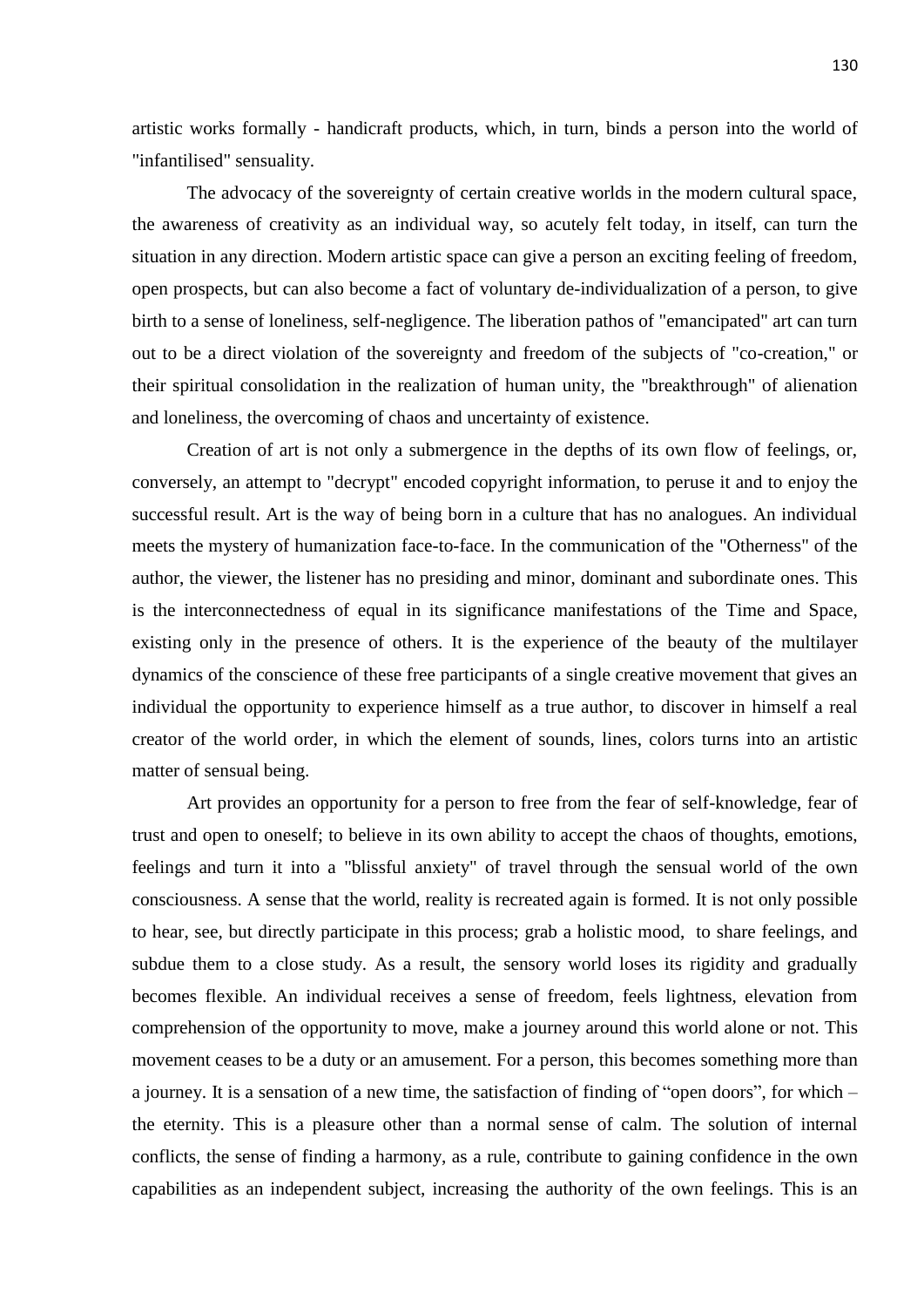affirmation by the individuals of themselves on the path - complex and unusual. A way that you can choose only by yourself. Correctness, the truth of this choice is not a subject of the compulsory logical proof. We are talking about the truth of comprehension of the need for spiritual and sensual work on oneself. This truth, often contrary to the arguments of life, is often be given a profoundly true rightness by the art that is born not so much by the arguments of the mind as the concrete-sensual experience of the subjective achievements of self-birth in culture. This kind of aesthetic activity forms the "taste", the persons' need for sensory-practical forms and ways of self-actualization, self-realization, dialogical openness for themselves and for the world. In this communication, on the way of full openness to the "Others", persons feel safe, because in their journey, illuminating the most hidden corners of their soul, they do not step alone. Along with them, the same way, but in another dimension, comes others – ones who understand, respect, support. Their presence, support - tolerant and unobtrusive, although always felt as ("You're not alone!"). Artwork becomes a map of personally meaningful experiences, where the author and perceiving individual - are the collectors and designers of themselves. Joint efforts create common algorithms for sensory breakthrough through the shell of indifference and stereotypes for the sake of communication "in the truth of life, and not in the truth of things" 6 .

## **Bibliography:**

\_\_\_\_\_\_\_\_\_\_\_\_\_\_\_\_\_\_\_\_\_\_\_\_\_\_\_\_\_\_\_\_\_\_\_\_\_\_\_\_\_

Lychkovakh, Volodymyr, *Neklasychna estetyka v kulturnomu prostori ХХ – poch.ХХІ stolit (Non-classical aesthetics in the cultural space of the XXth - beginning of the ХХІ centuries)*, Kyiv. : NAKKKiM 2011 [in Ukrainian]

Samokhvalova, Vera , *Krasota protyv эntropyy (Beauty against entropy),* Moscow: *Nauka* 1990 [in Russian]

Pyrs, Dzhon Robynson,*Эlektronyi, volnyi y soobshchenyia. Electrons (Electrons, Waves and Messages),* Moscow: *HYFML* 1961 [in Russian]

Lengle, Alfrid, *Эmotsyiy y эkzystentsyia (Emotion und Existenz),* Kharkiv: Yzd-vo *Humanytarnyi Tsentr* 2007 [in Russian]

<sup>6</sup> See: Leontev, A.N., *Nekotoryie problemyi psihologii iskusstva (Some problems of the psychology of art),* [w]: *>> Leontev A.N. Izbrannyie psihologicheskie proizvedeniya <<* v *dvuh tomah,* t. 2, M.: Izdatelstvo *Pedagogika*, 1983, S.29 [in Russian]